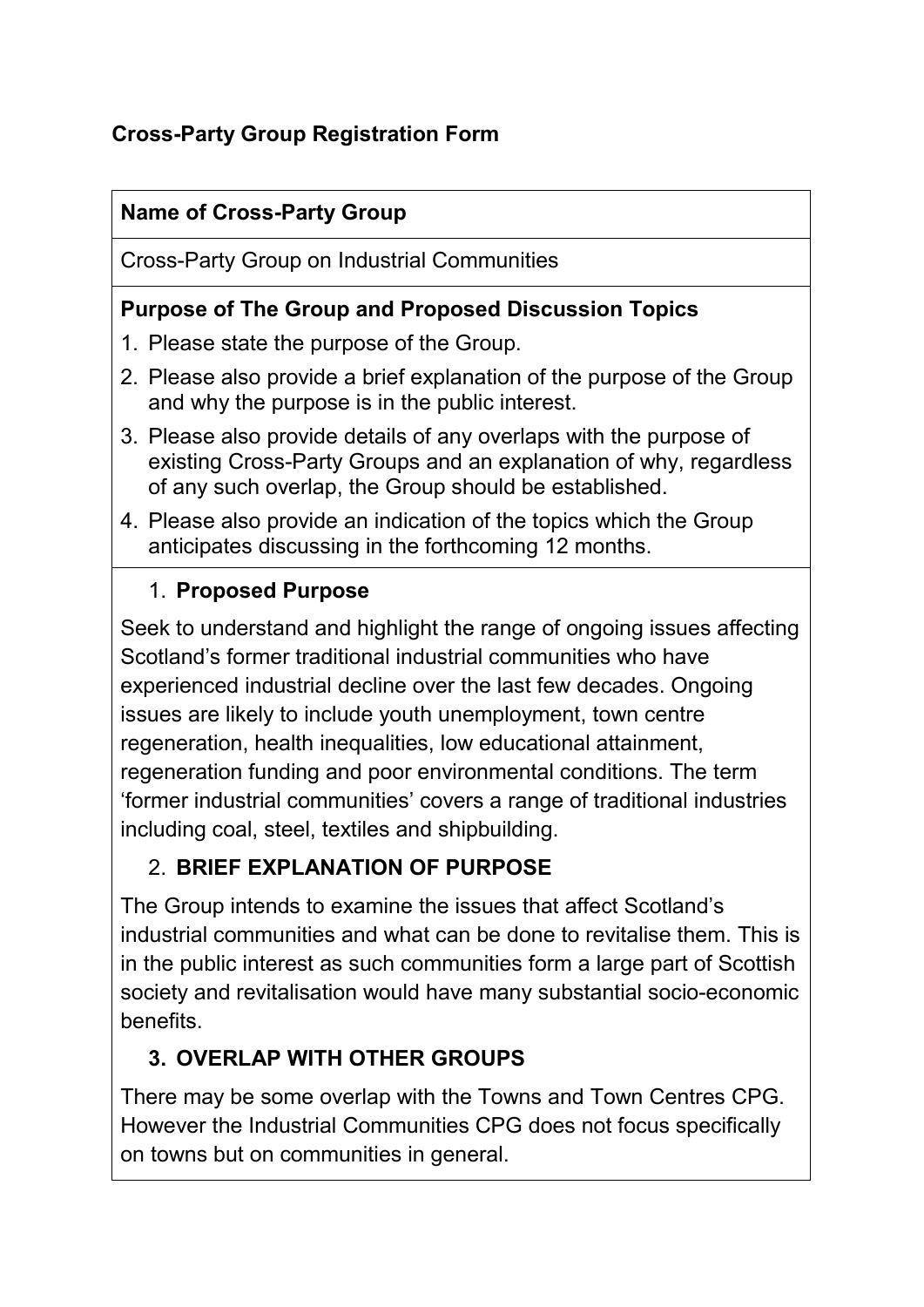#### **4. PROPOSED TOPICS FOR DISCUSSION**

- Replacement of EU Funds UK Shared Prosperity Fund and the Levelling Up Fund
- Vacant and Derelict Land issues
- Fair Work
- Greenports
- Manufacturing 4.0
- Post EU initiatives to replace Erasmus and Adult Education Programmes
- Geo-thermal energy and the Green Agenda
- Town Centre Regeneration
- Coalfield Regeneration Trust Initiatives
- Skills Development Scotland Training and Employment **Opportunities**
- Community Wealth Building

#### **MSP Members of the Group**

Please provide names and party designation of all MSP members of the Group.

Clare Adamson [SNP]

Jeremy Balfour [CON]

Colin Beattie [SNP]

Richard Leonard [LAB]

John Mason [SNP]

Paul McLennan [SNP]

Alex Rowley [LAB]

Brian Whittle [CON]

#### **Non-MSP Members of the Group**

For organisational members please provide only the name of the organisation, it is not necessary to provide the name(s) of individuals who may represent the organisation at meetings of the Group.

Individuals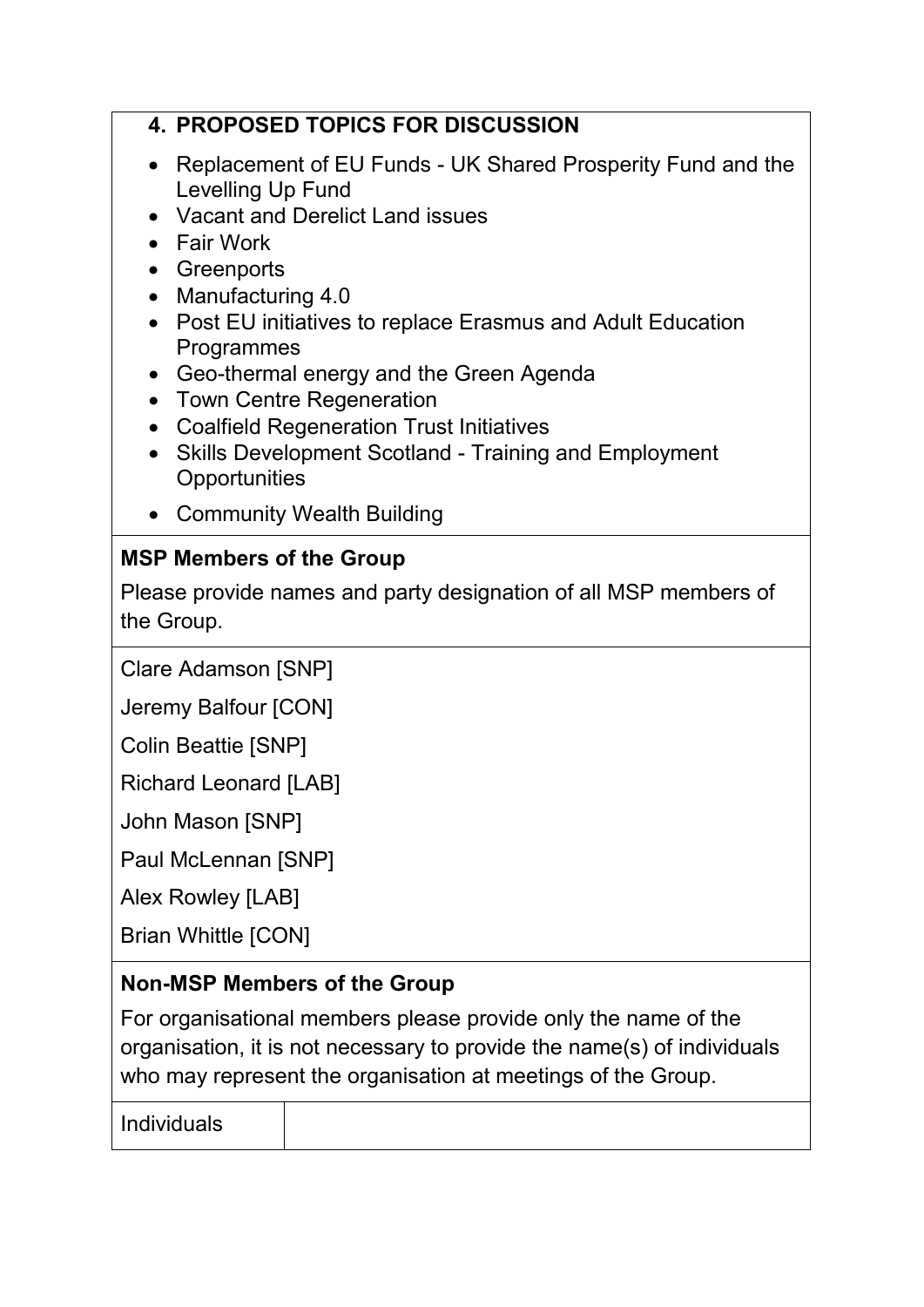| Organisations | <b>Industrial Communities Alliance - Secretary</b> |
|---------------|----------------------------------------------------|
|               | <b>Argyll and Bute Council</b>                     |
|               | <b>Clackmannanshire Council</b>                    |
|               | <b>Coalfield Communities Federation</b>            |
|               | <b>Coalfields Regeneration Trust</b>               |
|               | <b>Dumfries and Galloway Council</b>               |
|               | <b>East Ayrshire Council</b>                       |
|               | <b>East Dunbartonshire Council</b>                 |
|               | <b>East Renfrewshire Council</b>                   |
|               | <b>Fife Council</b>                                |
|               | <b>Glasgow City Council</b>                        |
|               | <b>Inverclyde Council</b>                          |
|               | <b>Midlothian Council</b>                          |
|               | <b>National Union of Mineworkers</b>               |
|               | <b>North Ayrshire Council</b>                      |
|               | <b>North Lanarkshire Council</b>                   |
|               | <b>Renfrewshire Council</b>                        |
|               | <b>South Ayrshire Council</b>                      |
|               | South Lanarkshire Council                          |
|               | <b>West Dunbartonshire Council</b>                 |
|               |                                                    |

# **Group Office Bearers**

Please provide names for all office bearers. The minimum requirement is that two of the office bearers are MSPs and one of these is Convener – beyond this it is a matter for the Group to decide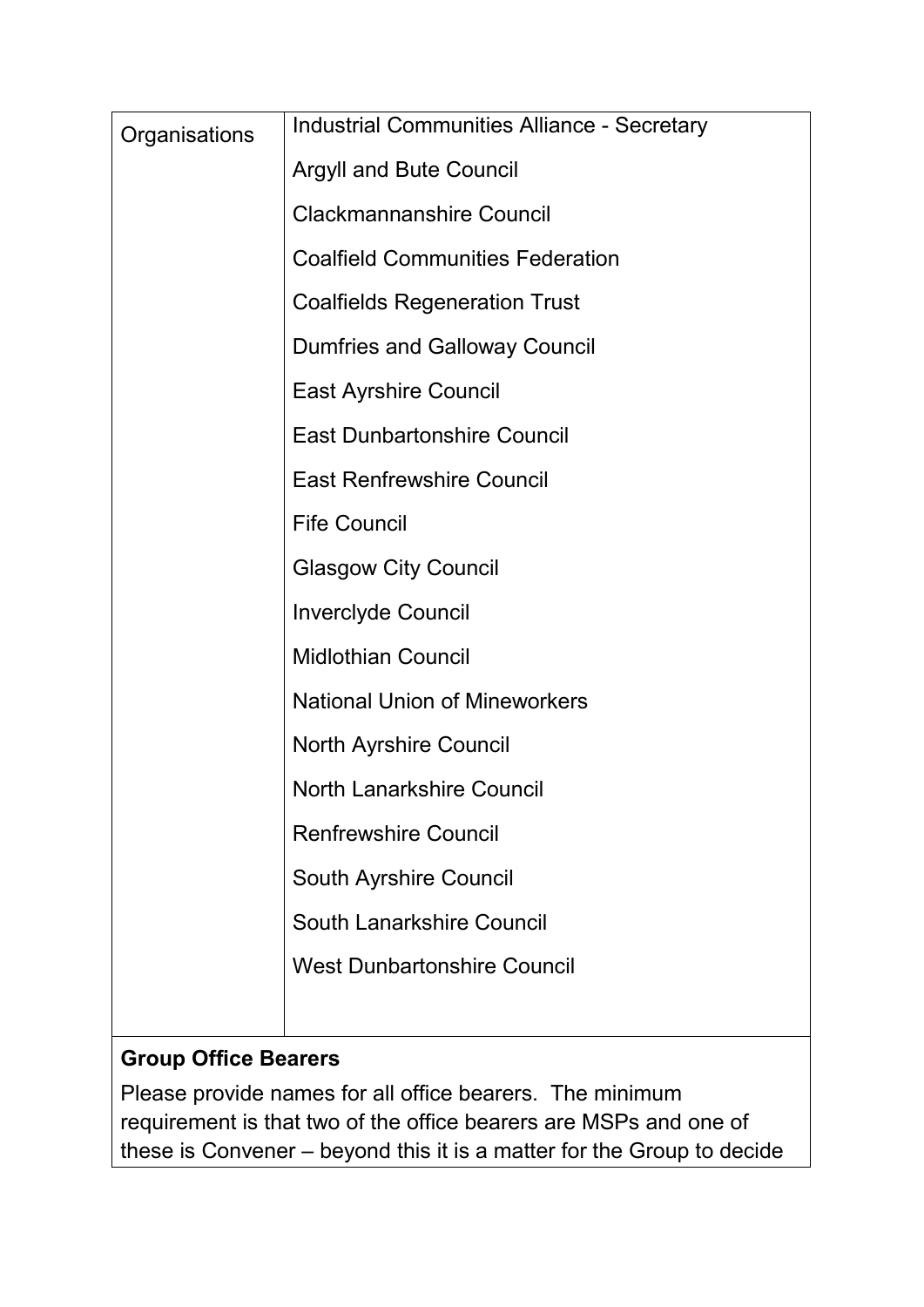upon the office bearers it wishes to have. It is permissible to have more than one individual elected to each office, for example, coconveners or multiple deputy conveners.

| Convener           | <b>Colin Beattie MSP</b> |
|--------------------|--------------------------|
| Deputy<br>Convener | <b>Alex Rowley MSP</b>   |
| Secretary          | <b>Roddy MacDonald</b>   |
| <b>Treasurer</b>   | N/A                      |

#### **Financial Benefits or Other Benefits**

Please provide details of any financial or material benefit(s) the Group anticipates receiving from a single source in a calendar year which has a value, either singly or cumulatively, of more than £500. This includes donations, gifts, hospitality or visits and material assistance such as secretariat support.

N/A

## **Subscription Charged by the Group**

Please provide details of the amount to be charged and the purpose for which the subscription is intended to be used.

N/A

#### **Convener Contact Details**

| <b>Name</b>              | <b>Colin Beattie</b> |
|--------------------------|----------------------|
| Parliamentary<br>address | M3.05                |
| Telephone<br>number      | 0131 348 6374        |

## **Statement on Compliance with The Code Of Conduct**